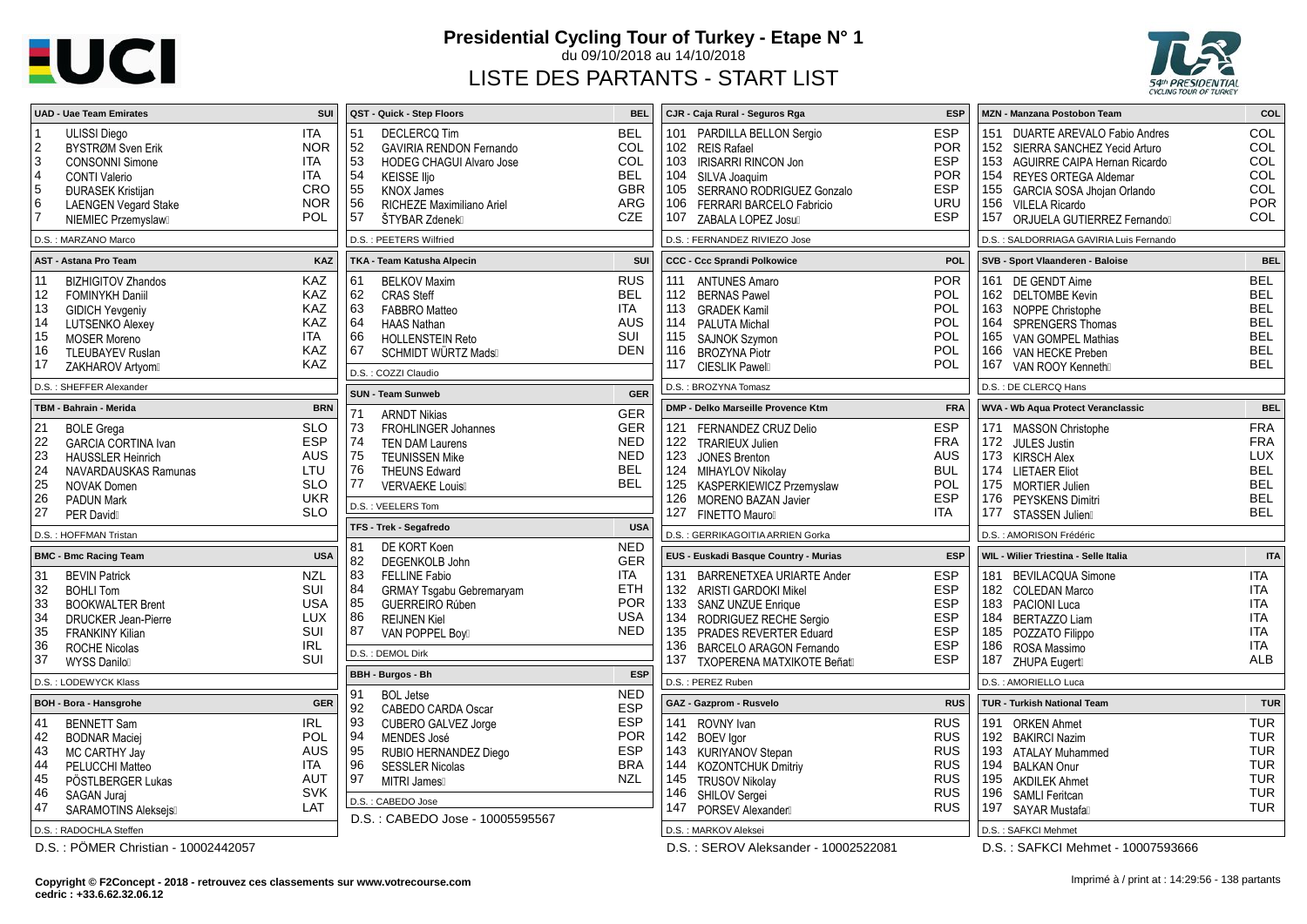#### **GRILLE - GRID**

**Etape - Stage** : 1

| Uae Team Emirates                  | <b>ULISSI Diego</b>                               | 2<br>BYSTRØM Sven Erik CONSONNI Simone  | 3                                             | $\overline{4}$<br><b>CONTI Valerio</b>         | 5<br><b>ĐURASEK Kristijan</b>                  | 6<br><b>LAENGEN Vegard</b><br>Stake       | $\overline{7}$<br><b>NIEMIEC</b><br>Przemyslaw |  |
|------------------------------------|---------------------------------------------------|-----------------------------------------|-----------------------------------------------|------------------------------------------------|------------------------------------------------|-------------------------------------------|------------------------------------------------|--|
| Astana Pro Team                    | 11<br><b>BIZHIGITOV</b><br>Zhandos                | 12<br>FOMINYKH Daniil                   | 13<br><b>GIDICH Yevgeniy</b>                  | 14<br><b>LUTSENKO Alexey</b>                   | 15<br><b>MOSER Moreno</b>                      | 16                                        | 17<br>TLEUBAYEV Ruslan ZAKHAROV Artyom         |  |
| Bahrain - Merida                   | 21<br><b>BOLE Grega</b>                           | 22<br><b>GARCIA CORTINA</b><br>Ivan     | 23<br><b>HAUSSLER Heinrich</b>                | 24<br>NAVARDAUSKAS<br>Ramunas                  | 25<br><b>NOVAK Domen</b>                       | 26<br><b>PADUN Mark</b>                   | 27<br><b>PER David</b>                         |  |
| <b>Bmc Racing Team</b>             | 31<br><b>BEVIN Patrick</b>                        | 32<br><b>BOHLI Tom</b>                  | 33<br><b>BOOKWALTER Brent</b>                 | 34<br><b>DRUCKER</b><br>Jean-Pierre            | 35<br><b>FRANKINY Kilian</b>                   | 36<br><b>ROCHE Nicolas</b>                | 37<br><b>WYSS Danilo</b>                       |  |
| Bora - Hansgrohe                   | 41<br><b>BENNETT Sam</b>                          | 42<br><b>BODNAR Maciej</b>              | 43<br>MC CARTHY Jay                           | 44<br>PELUCCHI Matteo                          | 45<br>PÖSTLBERGER<br>Lukas                     | 46<br>SAGAN Juraj                         | 47<br><b>SARAMOTINS</b><br>Aleksejs            |  |
| Quick - Step Floors                | 51<br><b>DECLERCQ Tim</b>                         | 52<br><b>GAVIRIA RENDON</b><br>Fernando | 53<br>HODEG CHAGUI<br>Alvaro Jose             | 54<br><b>KEISSE IIjo</b>                       | 55<br><b>KNOX James</b>                        | 56<br><b>RICHEZE</b><br>Maximiliano Ariel | 57<br>ŠTYBAR Zdenek                            |  |
| Team Katusha Alpecin               | 61<br><b>BELKOV Maxim</b>                         | 62<br><b>CRAS Steff</b>                 | 63<br><b>FABBRO Matteo</b>                    | 64<br><b>HAAS Nathan</b>                       | 66<br><b>HOLLENSTEIN Reto</b>                  | 67<br>SCHMIDT WÜRTZ<br>Mads               |                                                |  |
| <b>Team Sunweb</b>                 | 71<br><b>ARNDT Nikias</b>                         | 73<br><b>FROHLINGER</b><br>Johannes     | 74<br><b>TEN DAM Laurens</b>                  | 75<br><b>TEUNISSEN Mike</b>                    | 76<br><b>THEUNS Edward</b>                     | 77<br><b>VERVAEKE Louis</b>               |                                                |  |
| Trek - Segafredo                   | 81<br>DE KORT Koen                                | 82<br>DEGENKOLB John                    | 83<br><b>FELLINE Fabio</b>                    | 84<br><b>GRMAY Tsgabu</b><br>Gebremaryam       | 85<br>GUERREIRO Rúben                          | 86<br><b>REIJNEN Kiel</b>                 | 87<br>VAN POPPEL Boy                           |  |
| Burgos - Bh                        | 91<br><b>BOL</b> Jetse                            | 92<br>CABEDO CARDA<br>Oscar             | 93<br><b>CUBERO GALVEZ</b><br>Jorge           | 94<br><b>MENDES José</b>                       | 95<br><b>RUBIO HERNANDEZ</b><br>Diego          | 96<br><b>SESSLER Nicolas</b>              | 97<br><b>MITRI James</b>                       |  |
| Caja Rural - Seguros Rga           | 101<br>PARDILLA BELLON<br>Sergio                  | 102<br><b>REIS Rafael</b>               | 103<br><b>IRISARRI RINCON</b><br>Jon          | 104<br>SILVA Joaquim                           | 105<br>SERRANO<br><b>RODRIGUEZ</b><br>Gonzalo  | 106<br>FERRARI BARCELO<br>Fabricio        | 107<br>ZABALA LOPEZ<br>Josu                    |  |
| Ccc Sprandi Polkowice              | 111<br><b>ANTUNES Amaro</b>                       | 112<br><b>BERNAS Pawel</b>              | 113<br><b>GRADEK Kamil</b>                    | 114<br>PALUTA Michal                           | 115<br><b>SAJNOK Szymon</b>                    | 116<br><b>BROZYNA Piotr</b>               | 117<br><b>CIESLIK Pawel</b>                    |  |
| Delko Marseille Provence<br>Ktm    | 121<br><b>FERNANDEZ CRUZ</b><br>Delio             | 122<br><b>TRARIEUX Julien</b>           | 123<br><b>JONES Brenton</b>                   | 124<br>MIHAYLOV Nikolav                        | 125<br>KASPERKIEWICZ<br>Przemyslaw             | 126<br>MORENO BAZAN<br>Javier             | 127<br>FINETTO Mauro                           |  |
| Euskadi Basque Country -<br>Murias | 131<br><b>BARRENETXEA</b><br><b>URIARTE Ander</b> | 132<br>ARISTI GARDOKI<br>Mikel          | 133<br>SANZ UNZUE<br>Enrique                  | 134<br><b>RODRIGUEZ</b><br><b>RECHE Sergio</b> | 135<br><b>PRADES</b><br><b>REVERTER Eduard</b> | 136<br><b>BARCELO ARAGON</b><br>Fernando  | 137<br><b>TXOPERENA</b><br>MATXIKOTE Beñat     |  |
| Gazprom - Rusvelo                  | 141<br>ROVNY Ivan                                 | 142<br><b>BOEV</b> Igor                 | 143<br>KURIYANOV Stepan                       | 144<br><b>KOZONTCHUK</b><br>Dmitriy            | 145<br><b>TRUSOV Nikolay</b>                   | 146<br>SHILOV Sergei                      | 147<br>PORSEV Alexander                        |  |
| Manzana Postobon Team              | 151<br>DUARTE AREVALO<br><b>Fabio Andres</b>      | 152<br>SIERRA SANCHEZ<br>Yecid Arturo   | 153<br><b>AGUIRRE CAIPA</b><br>Hernan Ricardo | 154<br><b>REYES ORTEGA</b><br>Aldemar          | 155<br><b>GARCIA SOSA</b><br>Jhojan Orlando    | 156<br><b>VILELA Ricardo</b>              | 157<br>ORJUELA<br><b>GUTIERREZ</b><br>Fernando |  |
| Sport Vlaanderen - Baloise         | 161<br>DE GENDT Aime                              | 162<br><b>DELTOMBE Kevin</b>            | 163<br>NOPPE Christophe                       | 164<br>SPRENGERS<br>Thomas                     | 165<br>VAN GOMPEL<br>Mathias                   | 166                                       | 167<br>VAN HECKE Preben VAN ROOY Kenneth       |  |
| Wb Aqua Protect<br>Veranclassic    | 171<br><b>MASSON Christophe</b>                   | 172<br><b>JULES Justin</b>              | 173<br><b>KIRSCH Alex</b>                     | 174<br><b>LIETAER Eliot</b>                    | 175<br>MORTIER Julien                          | 176<br>PEYSKENS Dimitri                   | 177<br>STASSEN Julien                          |  |
| Wilier Triestina - Selle Italia    | 181<br><b>BEVILACQUA</b><br>Simone                | 182<br><b>COLEDAN Marco</b>             | 183<br>PACIONI Luca                           | 184<br><b>BERTAZZO Liam</b>                    | 185<br>POZZATO Filippo                         | 186<br>ROSA Massimo                       | 187<br><b>ZHUPA Eugert</b>                     |  |
| <b>Turkish National Team</b>       | 191<br><b>ORKEN Ahmet</b>                         | 192<br><b>BAKIRCI Nazim</b>             | 193<br><b>ATALAY Muhammed</b>                 | 194<br><b>BALKAN Onur</b>                      | 195<br><b>AKDILEK Ahmet</b>                    | 196<br><b>SAMLI Feritcan</b>              | 197<br>SAYAR Mustafa                           |  |